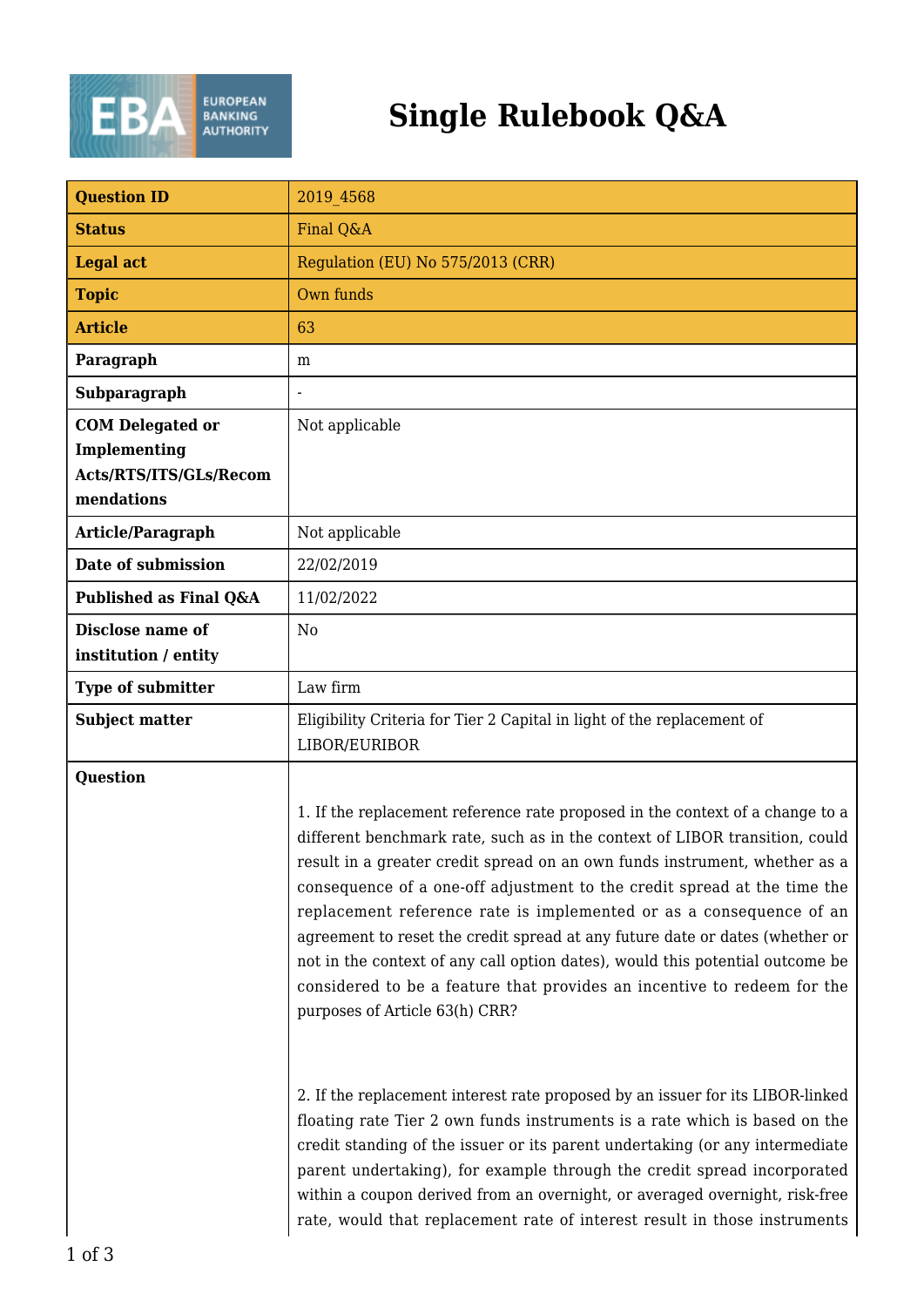|                                      | failing to satisfy the criterion specified in Article 63(m) CRR?                                                                                                                                                                                                                                                                                                                                                                                                                                                                                                                                                                                                                                                                                                                                                                                                                                                                                                                                                                                                                                                                                                                                                                                                                                                                                                                                                                                                                                                                                                                                                                                                                                                                                                                                                                                                                                                                                                             |
|--------------------------------------|------------------------------------------------------------------------------------------------------------------------------------------------------------------------------------------------------------------------------------------------------------------------------------------------------------------------------------------------------------------------------------------------------------------------------------------------------------------------------------------------------------------------------------------------------------------------------------------------------------------------------------------------------------------------------------------------------------------------------------------------------------------------------------------------------------------------------------------------------------------------------------------------------------------------------------------------------------------------------------------------------------------------------------------------------------------------------------------------------------------------------------------------------------------------------------------------------------------------------------------------------------------------------------------------------------------------------------------------------------------------------------------------------------------------------------------------------------------------------------------------------------------------------------------------------------------------------------------------------------------------------------------------------------------------------------------------------------------------------------------------------------------------------------------------------------------------------------------------------------------------------------------------------------------------------------------------------------------------------|
|                                      |                                                                                                                                                                                                                                                                                                                                                                                                                                                                                                                                                                                                                                                                                                                                                                                                                                                                                                                                                                                                                                                                                                                                                                                                                                                                                                                                                                                                                                                                                                                                                                                                                                                                                                                                                                                                                                                                                                                                                                              |
| <b>Background on the</b><br>question | Since the mid-1980s, EU credit institutions and parent undertakings of EU<br>credit institutions have issued both dated and perpetual subordinated Tier 2<br>debt instruments bearing a floating rate of interest determined by reference<br>to LIBOR, and in particular, USD, GBP and JPY LIBOR. Many of these<br>issuances remain outstanding; in the case of perpetual instruments, any<br>redemption, in circumstances other than an insolvency of the issuer, would<br>be at the option of the issuer only, as these instruments have no contractual<br>maturity date. LIBOR (in any applicable currency) reflects an average of<br>quotations given for interbank borrowing rates, so is not directly linked to<br>the credit standing of a particular credit institution. LIBOR benchmark rates<br>are expected to be phased out by 31 December 2021, and the general<br>consensus is that LIBOR benchmark rates for each LIBOR currency<br>(including USD, GBP, JPY and EUR, in the latter case for EUR LIBOR (as<br>distinct from EURIBOR)) will be replaced by a risk-free rate for the<br>applicable currency; the risk-free rates are overnight interest rates, not term<br>interest rates. LIBOR benchmark rates are not risk-free rates, so there are<br>ongoing market consultations on how to address the difference in credit<br>spread between LIBOR for a particular currency and tenor, and that<br>currency's proposed risk-free rate. Against this background, is the EBA able<br>to give any guidance on whether a one-off adjustment to the credit spread of<br>an own funds instrument made or proposed to be made in the context of a<br>transition from LIBOR to a risk-free benchmark rate, or an agreement to<br>adjust the credit spread over a risk-free rate applicable to an own funds<br>instrument at specified future dates, in particular in the context of a<br>perpetual AT1 or Tier 2 instrument, where the issuer has the option to |
|                                      | redeem the instrument at any time, subject to the necessary permissions<br>under Articles 77 and 78 CRR, would be considered to be an incentive to<br>redeem for the purposes of Article 63(h)? We note the provisions of Article<br>20 of Commission Delegated Regulation (EU) No. 241/2014 of 7 January<br>2014, which provide examples of circumstances in which an incentive to<br>redeem may be deemed to be present in AT1 and Tier 2 own funds                                                                                                                                                                                                                                                                                                                                                                                                                                                                                                                                                                                                                                                                                                                                                                                                                                                                                                                                                                                                                                                                                                                                                                                                                                                                                                                                                                                                                                                                                                                        |
|                                      | instruments, and that EBA Q&A 2016 3076 contains further guidance on<br>Article 20, but neither addresses the specific Question we raise. As regards<br>Article 63(m) CRR, is the EBA able to give any guidance on whether a<br>replacement floating rate of interest for LIBOR-based Tier 2 own funds<br>instruments, where the replacement rate is determined by reference to                                                                                                                                                                                                                                                                                                                                                                                                                                                                                                                                                                                                                                                                                                                                                                                                                                                                                                                                                                                                                                                                                                                                                                                                                                                                                                                                                                                                                                                                                                                                                                                              |
|                                      | overnight risk-free rates (whether a backwards-looking averaged overnight<br>rate, or a forward-looking term risk-free rate) together with a credit spread,<br>would be considered to be a rate which is based on the credit standing of an<br>issuing credit institution or its parent undertaking? If there is insufficient<br>transparency in the composition of any credit spread adjustment to a risk-<br>free rate, how can Article 63(m) CRR be determined to be satisfied?                                                                                                                                                                                                                                                                                                                                                                                                                                                                                                                                                                                                                                                                                                                                                                                                                                                                                                                                                                                                                                                                                                                                                                                                                                                                                                                                                                                                                                                                                           |
| <b>Final answer</b>                  |                                                                                                                                                                                                                                                                                                                                                                                                                                                                                                                                                                                                                                                                                                                                                                                                                                                                                                                                                                                                                                                                                                                                                                                                                                                                                                                                                                                                                                                                                                                                                                                                                                                                                                                                                                                                                                                                                                                                                                              |

According to Article 20(1) of Delegated Regulation (EU) No 241/2014 (RTS